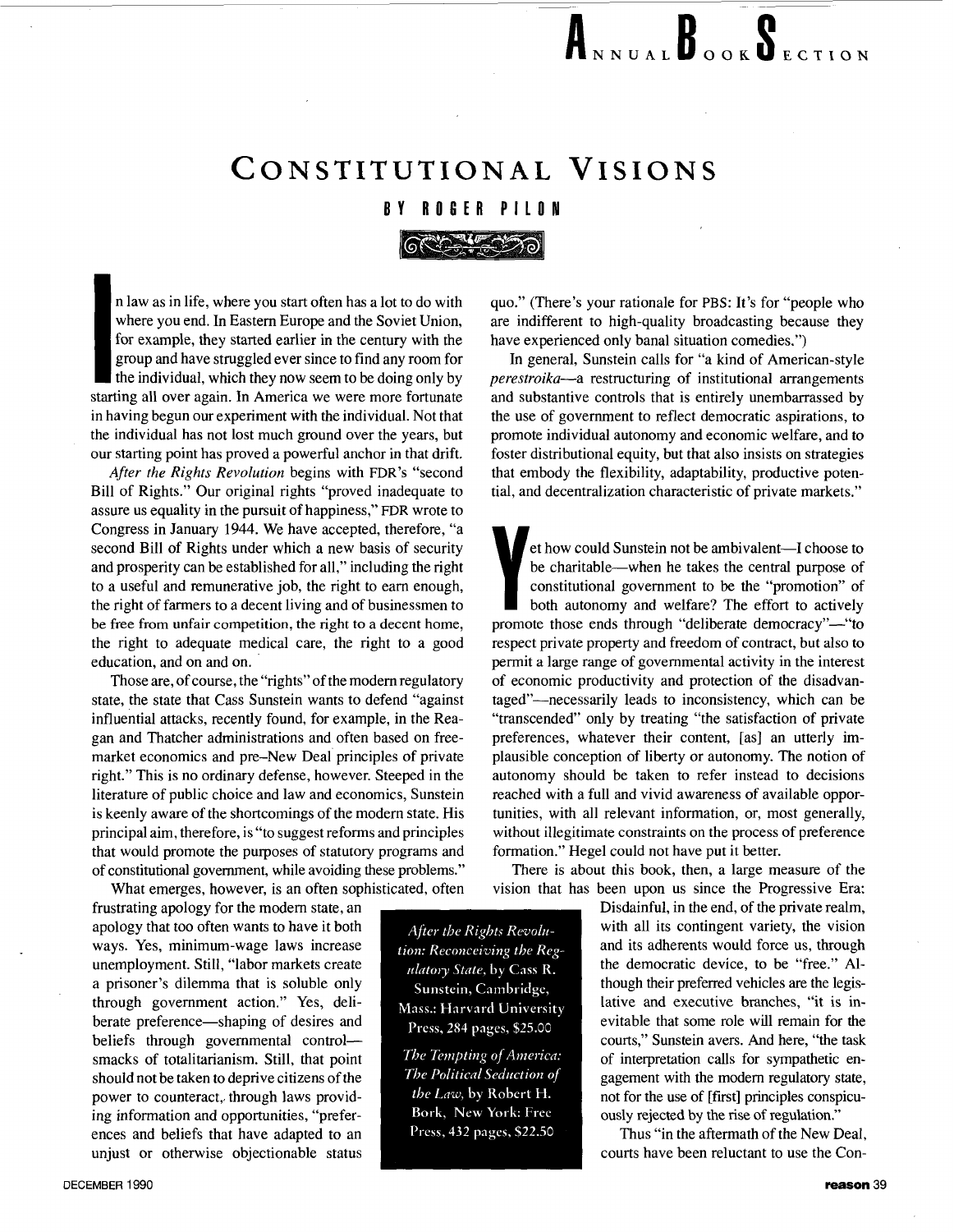stitution's explicit protections of property and contract in a way that would significantly interfere with social and economic regulation." What accounts for this "large shift from the beliefs of the founding generation"? In part, courts understand that they ought to interfere "only in egregious cases" because those measures have "considerable popular support."

Thus do courts cease to be "the bulwark of our liberties," as Madison put it. Yet given the regulatory springboard from which they work, it is through the courts, Sunstein observes, "that regulatory improvements, interstitial to be sure, can be brought about most easily."The branches work hand in hand, then, "renovating the original commitments to checks and balances, federalism, and individual rights"—not to secure the private order but in "a deliberative effort to promote the common good." Where you start has a great deal to do with where you end.

he contemporary world of academic jurisprudence to which Sunstein belongs—he ac-<br> **The** *R* knowledges over 40 people in his preface—is<br>
a principal target of Robert Bork's *The Tempting of America.* Unlike older constitutional commentators, the modern theorists are undertaking "the alteration of the Constitution ... to make it not a document 'addressed to the common sense of the people, ' " as Joseph Story characterized our fundamental legal instrument, "but one addressed to a specialized and sophisticated clerisy of judicial power."

Through their teaching and writing, through the lawyers, judges, and judges' clerks they train, those theorists are engaged in a war "for control of the legal culture." Overwhelmingly of the left, they would impose the values of the left upon the American people through the power of the judiciary to say what the Constitution means and hence what our law

should be. They would thus politicize the law not so much through the elected representatives of the people as through an unelected judiciary.

In the end, the battle over his confirmation for the Supreme Court was a battle, Bork argues, about the proper role of the courts. And in this, "there are only two sides. Either the Constitution and statutes are law, which means that their principles are known and control judges, or they are malleable texts that judges may rewrite to see that particular groups or political causes win." In Bork's view, the original understanding supports only the former side.

"The intended function of the federal courts is to apply the law as it comes to them from the hands of others," and in particular from the hands of the legislature. "The judiciary's great office is to preserve the constitutional design," which it does by confining Congress and the president to the powers granted them, by protecting freedoms granted by the Bill of Rights, "but also, and equally important, by insuring that the dernocratic authority of the people is maintained in the full scope given by the Constitution."

It is democracy, then, that is Bork's starting point. Indeed, our "first principle is self-government, which means that in *wide areas* of life majorities are entitled to rule, if they wish, simply because they are majorities." Our second principle is "that there are nonetheless *some* things majorities must not do to minorities, *some* areas of life in which the individual must be free of majority rule." (Emphasis added.)

large part of the book is devoted to showing how an activist judiciary, especially over the past 40 years, has activist judiciary, especially over the past 40 years, has taken upon itself the power to rewrite the Constitution, denying the people the right to see their values institution tuted through their elected representatives. From *Dred Scott* in 1857 (with Justice Taney "determined to prove that the right of property in slaves was guaranteed by the Constitu-



tion") to *Lochner* in 1905 (frustrating New York state's attempt to regulate the hours of bakers) to *Roe* v. *Wude* in 1973 (finding a constitutional right to abortion), case after case is examined for evidence of an unrestrained judiciary, running roughshod over the democratic design.

The lengths to which Bork will go in the name of that design are sometimes striking. He quotes the sole dissenter in *Loan Association* v. *Topeka* (1874): "Except where the Constitution has imposed limits upon the legislative power the rule of law appears *to* be that the power of legislation must be considered as practically absolute, whether the law operates according to natural justice or not in any particular case, for the reason that the courts are not the guardians of the rights of the people of the State, save where those rights are secured by some constitutional provision which comes within judicial cognizance." That "makes the case for the correct judicial role about as well as it can be made," Bork concludes. Ever wary of appeals to "natural justice," to which judges have no special access and over which they

THOMAS TROY